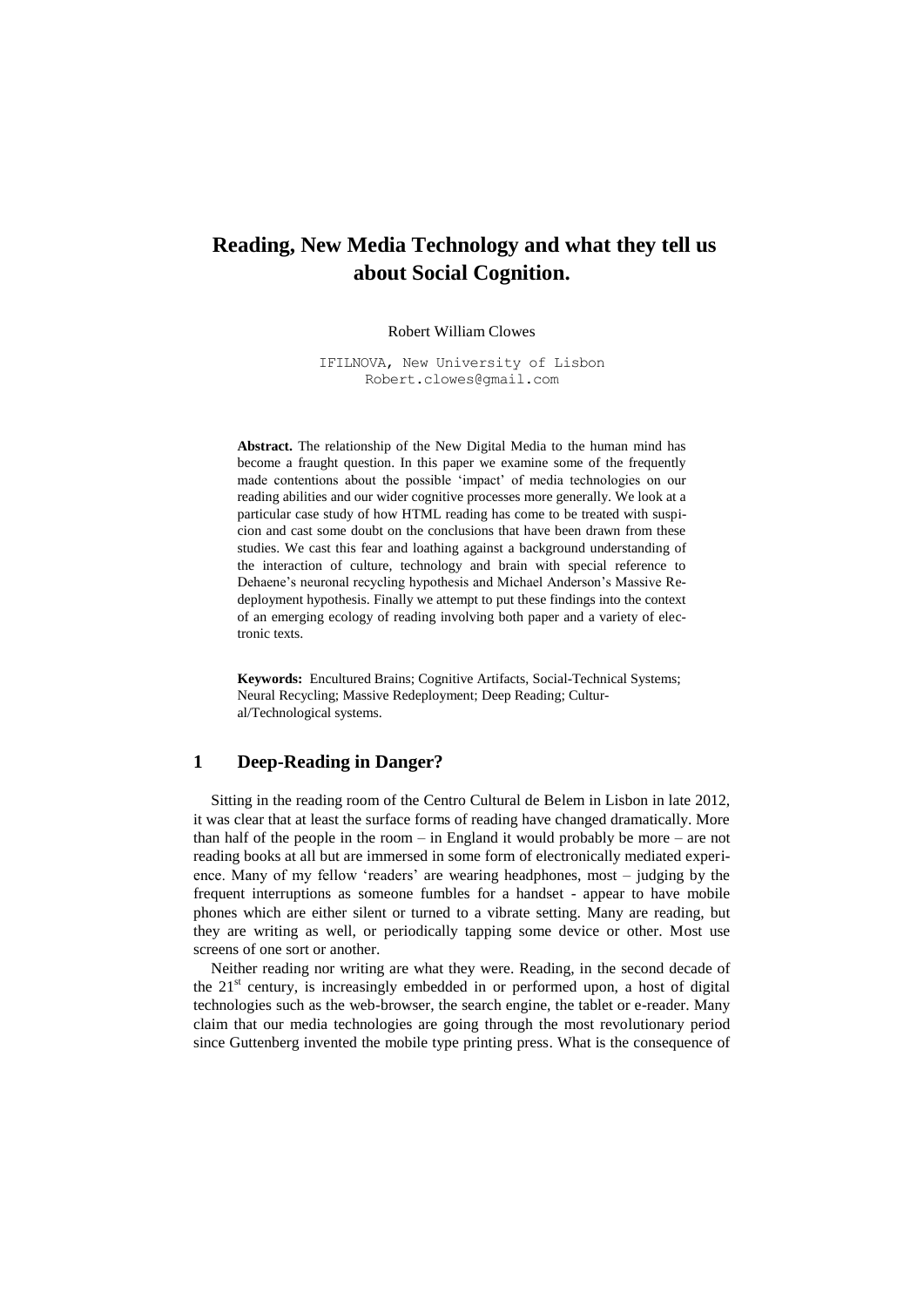this adoption of a new technological substrate for perhaps our most important sociocognitive technology: the written word.

Arch technophile and net proselytizer: Cory Doctorow has pointed out that as every year goes by, our civilization tend to spend more time reading more off of the screen and less from print books. At some point the curves will cross and our culture will have become a post-print culture. What might the cognitive implications of this be? Is it the same reading in a new guise, or might reading itself have undergone a step change in the process?

Some see these changes as nothing short of disastrous, ushering in the mass adoption of new type of more superficial and disorganized reading. Nicholas Carr in his (2010) book *The Shallows* argues that our use of the internet for reading is changing it not just the way we read, but the way we think and the way our brains work. Moreover, these changes are not for the better. Carr characterizes the brain wrought by the Internet as a 'Juggler´s Brain': a brain which flits distractedly at a surface level between multiple tasks without focusing in detail on any. Carr is a journalist, but he has reported and synthesized what he takes to be the findings of contemporary cognitive science. His writings have been widely reported and appear to chime with a wider societal mood and a series of popular books that sees Internet technologies as threatening our readily and intellectual abilities (Birkerts, 2006; Healy, 2011). Others see a wider set of our cognitive and social abilities under threat (Greenfield, 2009; Lanier, 2010; Turkle, 2011).

Maryanne Wolf, a psychologist and director of the Centre for Reading and Language Research at Tufts, has worried that the new technologies endanger something essential about the way we used to read, that is. This ability has been dubbed: *deep reading*. In one article on *The Importance of Deep Reading* Wolf & Barzillai define deep reading as: "the array of sophisticated processes that propel comprehension and that include inferential and deductive reasoning, analogical skills, critical analysis, reflection, and insight."(Wolf & Barzillai, 2009, p.32; Wolf, Ullman-Shade, & Gottwald, 2012) In a more recent paper, Wolf and her colleagues write that deep reading: "is a slow, immersive process in which a reader requires time and cognitive space to engage in deep thought. Deep reading is characterized by inference, analogical thinking, critical analysis and deliberation, contemplation, and-in its highest forms-insight and epiphany." (Wolf et al., 2012, p.236). Elsewhere, Wolf impies that deep reading is central to the ways in which a reader, in interaction with the work of author on the page, generates the rich generative interpretation of the text, that allows us to imaginatively project into the worlds created by novels. (Wolf, 2007)<sup>1</sup>

Echoing Carr, Wolf & Barzillia (2009) write 'People reading online are characterized by rapid-firing and continuously "partial attention": a demand for immediate information and problem solving; and efficient multi-tasking of diverse sets of information. Wolf and Barzillia worry that the Internet, and new media technologies more

<sup>1</sup> It appears the term deep reading was in factcoined by Nicholas Carr as recently as recently as his 2008 article *Is Google Making is Stupid* (Carr, 2008), although the article refers to Wolf's work. Even Wolf doesn´t use the term in her book (Wolf, 2007), although she is already thinking that there are particular capacities fostered by reading that the Internet might endanger.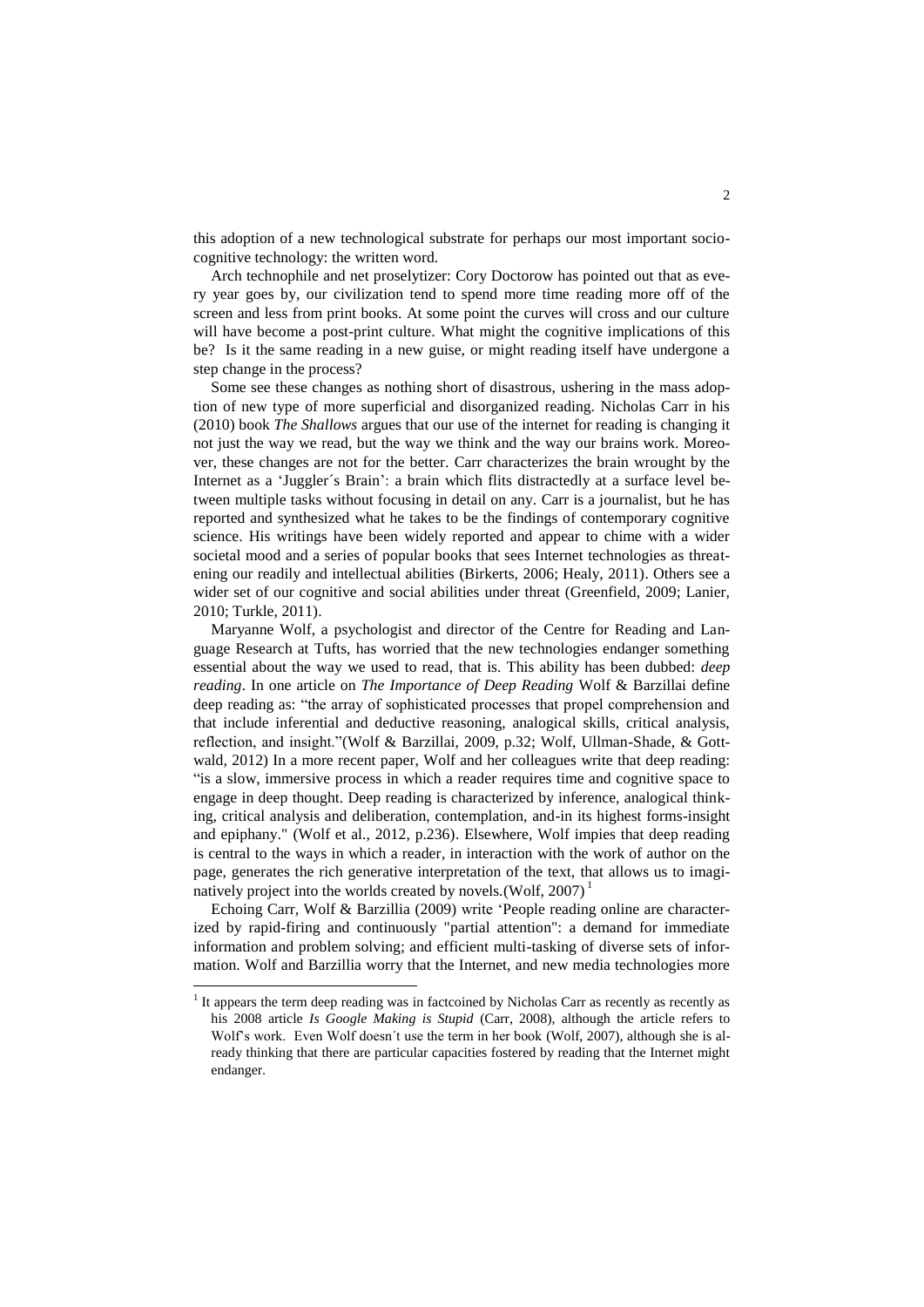generally, are not good condition to develop or sustain deep reading. A major concern is that as our apparently shallow, browser inflected reading styles come to dominate, that we might lose the inward and projective dimension of reading; and with it many of the cognitive modes which are central to the Guttenberg galaxy.

Wolf & Barzillai are especially concerned the development of young deep readers, theywrite: "The expert reader needs milliseconds to execute these processes; the young brain needs years to develop them. Both of these pivotal dimensions of time are potentially endangered by the digital culture's pervasive emphases on immediacy, information loading, and a media-driven cognitive set that embraces speed and can discourage deliberation in both our reading and our thinking". (Wolf & Barzillai, 2009, p. 32). Others have commented that, with reading, we are in danger of losing the distinctive mode of thought that has allowed us to develop our civilization. As Edward Tenner has succinctly put it, "It would be a shame if brilliant technology ended threatening the kind of intellect that produced it"(Tenner, 2006).

But is reading, indeed deep reading, really set to be undermined by the new media? In this article we shall first, in Section 2, look at some of the quite slender empirical evidence for the claim that reading is being undermined by our use of new media technologies. Then, in Section 3, we shall look at the specific claim that the brain circuits underlying deep reading are especially under threat. To get a better grasp on the question, I shall review some ideas about neuronal recycling (Dehaene & Cohen, 2007) and massive redeployment of neural function (Anderson, 2007) which allows us to better understand the claim that a specific type of reading may be under threat. In Section 4 I then widen the context to look at how reading habits have changed over the last fifteen years as people's reading has incorporated more and more screen time. What emerges is a complex set of interactions between the world of paper and the world of the electronic media, as human beings use an ever wider net of technologies to create ever more sophisticated ecologies of reading. Finally in Section 5 we ask again if we should really worry about the decline of the readerly mind.

#### **2 The Case Against New Media Reading**

It is of course possible that the new reading indicate a more immersed and active reader or simply one that is more diffuse and less in control of her own attention. Indeed, the empirical study of new reading appears to many, to support the claim that some of the most heavily used technologies of the internet might undermine certain types of reading. I'll argue we have some reasons to doubt the strength of inferences drawn from these studies. One much cited piece of research (Miall & Dobson, 2006), seems to demonstrate that at least reading when reading for narrative (as might typically take place when we are reading a novel) is indeed undermined by hypertext. The research article focuses on the short story by Elizabeth Bowmen *"The Demon Lover".*

The article is in fact a central plank for Carr's claim that deep reading is being undermined by the new media. Carr reports that "In a 2001 study, two Canadian scholars asked seventy people to read "The Demon Lover, a short story by the modernist writer Elizabeth Bowen. One group read the story in a traditional linear-text format; a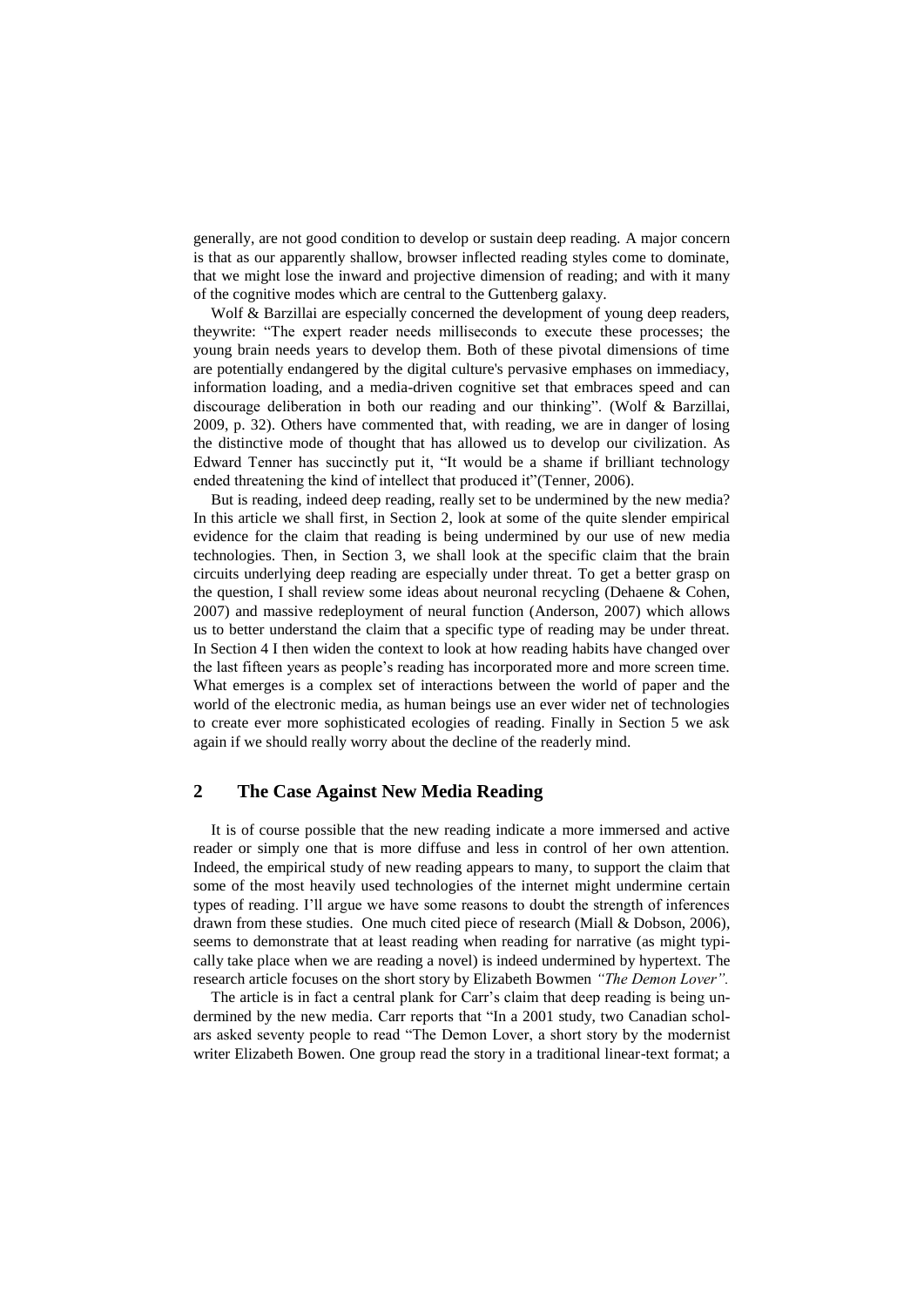second group read a version with links, as you'd find on a Web page. The hypertext readers took longer to read the story, yet in subsequent interviews they also reported more confusion and uncertainty about what they had read. Three-quarters of them said that had difficulty following the text, while only one in ten of the linear-text readers reported such problems." (Carr, 2010, p.127) He also cites one participant who read the hypertext version of the story as saying: "The story was very jumpy. I don't know if that was caused by hypertext, but I made choices and all of a sudden it wasn't flowing properly, it just kind of jumped to a new idea it didn't really follow." (Miall & Dobson, 2006)

In fact the nature of the task is not quite as Carr reports it. What goes missing in his summary demonstrate problems that dog attempts to evaluate the real cognitive import of the new reading technologies. In fact *both* texts were presented to readers in the study as hypertext on a screen as is shown in the following diagram taken from the original paper.



The nature of the hypertextification of "The Demon Lover" was not to make it any sort of enhanced hypertext but merely to add some fairly random links to the next section of text. Each link from the linear version of the text would just link to the next passage of the next in the story with the hyperlink labeled "Next". Each of the links from the hypertext version, e.g., "refracted daylight", "letter" and "her", would link to the very same next section of text from Bowmen's story. In fact the study doesn't really compare a linear text and a hypertext at all but two linear texts. One of these requires the user to click through to the next page after reading each segment in a way which is likely to respect their prior understanding of how hypertext works. A second, which while still being linear, uses the form of hypertext to make it appear that the reader was really reading a branching text. What the study found then was that readers of an essentially quite confusing hypertext presentation of a story were slower at reading it, and comprehended it more poorly, that the same text presented in a less confusing rendering in hypertext.

DeStefano & LeFevre's (2007) meta-analysis of 38 studies is often cited as demonstrating that hypertext reading is inferior to paper reading. In fact it doesn't show this either, although it does identify some domains where hypertext may be inferior. But in any case, many of the studies they review do not really compare like with like in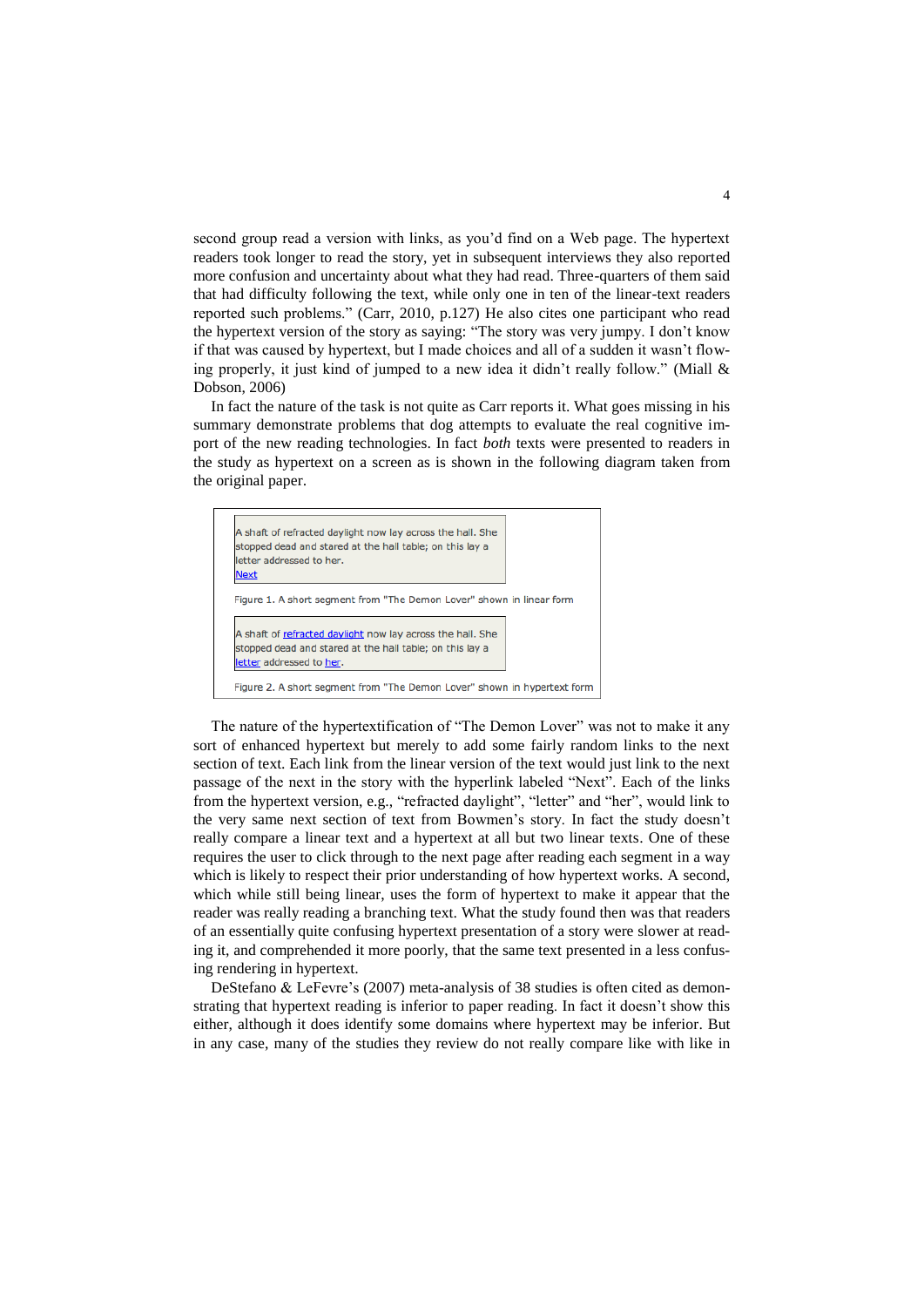ways that we have just seen. Often what is compared, as in Miall & Dobson's study, is a linear text with hypermedia version of the same text.

DeStefano & LeFevre put the findings on hypertext into the context of *cognitive load,* i.e., the load that a given cognitive task imposes on working memory*.* Insofar as the reader of a hypertext document has to continually decide (consciously or unconsciously) whether or not to click on any given link it seems fairly clear that using hypertext must impose a greater cognitive load. Our cognitive powers, being in finite supply at any given moment, are likely to be dissipated by this. We should also remember that a written narrative in the hands of a master, mediated through printed text, can be sublime and well developed use of technology for the controlling and focusing attention. It is unlikely that hypertext applications will generally add much to this at least until they are much matured. In general people take longer to read stories if presented through a web-browser along with evidence that they maintain less information).

It's easier to make sense of these studies against the background of the time when computers were being rapidly introduced to classrooms and many were making great claims for the powers of hypertext to augment many learning situations by, e.g. allowing rich and connected knowledge structures to be developed (Jacobson & Spiro, 1995; Spiro & Jehng, 1990). Such claims were often overblown but this does not mean that reading through hypertext has been shown to be so deficient.

However it is also worth noting that even DeStefano and LeFevre´s study notes that hypertext may indeed have benefits especially where the text treats a subject about which the reader lacks conceptual knowledge. If one doesn´t understand a concept referred to in such a text then a well-chosen hyperlink may indeed prove useful. The picture then is a little more complex and less one-sided that at least Carr presents it and in any case we may increasingly only use hypertext for quite specific purposes which play specific roles in the wider ecology of reading that electronic media supports.

#### **3 Massive Redeployment and the Readerly Mind**

The reading brain is one area where the transformation of the brain by our tools is spectacularly apparent. As Maryanne Wolf (2007) elaborates in her book, the sorts of brain rewiring that is required over developmental time in order to transform a child´s non-reading brain into a reading one, requires the development and redeployment of multiple circuits throughout the brain. But the question of how profound the changes are, and exactly what kinds of transformation need to take place for the brain to accommodate reading, is hotly controversial. This is important to our argument because Wolf's claims that deep reading is under threat ultimately turn on her argument that the brains reading circuitry, really its deep reading circuitry is of a particularly fragile kind, such that it might be destabilized or prevented from being developed, because of the environment of the new reading technology.

Brain science is starting to make clear which neural circuits are involved in reading (Castro-Caldas, Petersson, Reis, Stone-Elander, & Ingvar, 1998; Dehaene, Cohen,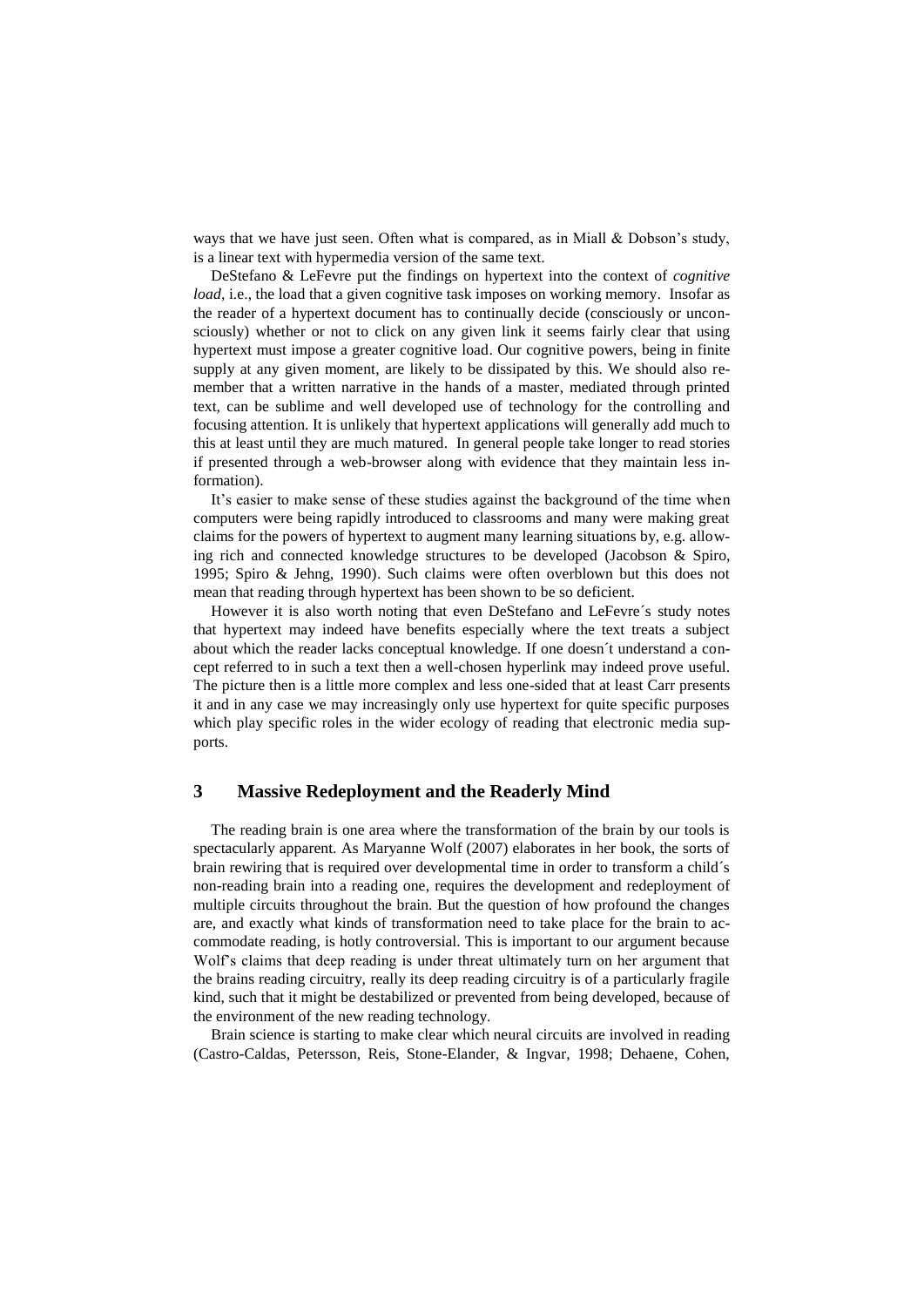Sigman, & Vinckier, 2005). Dehaene emphasizes that, rather being written onto a blank slate, reading reappropriates brain circuits which were already utilized for other tasks. Certain brain areas seem to play an important role across written languages, not least, the left occipito-temporal or 'letterbox' area, that appears to allow the recognition of characters for readers of all languages (Dehaene et al., 2005). The point that Dehaene is keen to make is that the brain circuits in the left occipito-temporal area, originally developed perhaps to recognize animal tracks in different orientation are apt to redeployed to the novel task of interpreting script.

One problem Dehaene has really focused upon is how is it that certain brains circuits appear to be so wonderfully developed to instantiate reading when there has not been enough evolutionary time to build them for that purpose. Dehaene poses this in terms of what he calls the *reading paradox.* This is that, given that our brains can only evolve new structures over millennia, how can it be that we find areas like the letterbox area apparently specialized for reading when there has not been enough evolutionary time for such a circuit to evolve. From the perspective of brain evolution, the fact we can read at all can look slightly miraculous.

Dehaene proposes what he terms the neuronal recycling hypothesis to attempt to dissolve the paradox<sup>2</sup>. He develops this view in contrast to a more general neural plasticity view which sees the cortex if not infinitely, then highly plastic, ready for any kind of learning. The neuronal recycling view by contrast, emphasizes how 'cultural acquisitions must take place within the limited surface and bounded plasticity of the human cortex.', although he continues: "the crucial difference may not lie in the capacity to reconvert brain circuits through learning, but in the very ability to create new uses for evolutionary older circuits." (Dehaene, 2005)

This recycling hypothesis may appear to uphold the idea that we remain brain bound in the sense that our cognitive capacities are constrained and in the final analysis actually blocked by the ability to recycle those circuits. In fact Dehaene holds that culture should be seen as "invading" neural regions. That is to say a brain circuit which was evolved for another purpose, for example recognizing the tracks of animals, is appropriated by culture for computationally similar task, e.g., recognizing written characters.

An alternative framing places the emphasis on just how important social and technical forces are in reappropriating our cognitive hardware. That is, in the profound way in which culture, technology and historical developments of many kinds have played uneliminable roles in producing material system that shape the current structure of the human brain and in particular the way that brain circuits have been repurposed. Part of the way to resolve Dehaene's reading paradox is to notice that skills like reading developed in a social context and appear to require substantial amounts of pedagogical effort to instill in a population. Indeed we have evidence of reading classes as far back as ancient Mesopotamia (Dehaene, 2009,p. 243). But while it may be correct to point out that the brain always acts as a limiting force on what we can learn,

 $2$  In fact neuronal recycling is supposed to explain not just our ability to read but a host of other skills where our brains appear to have exquisitely developed mechanisms to deal with a particularly culturally dependent ability. See Dehaene 2009, Chapter 8.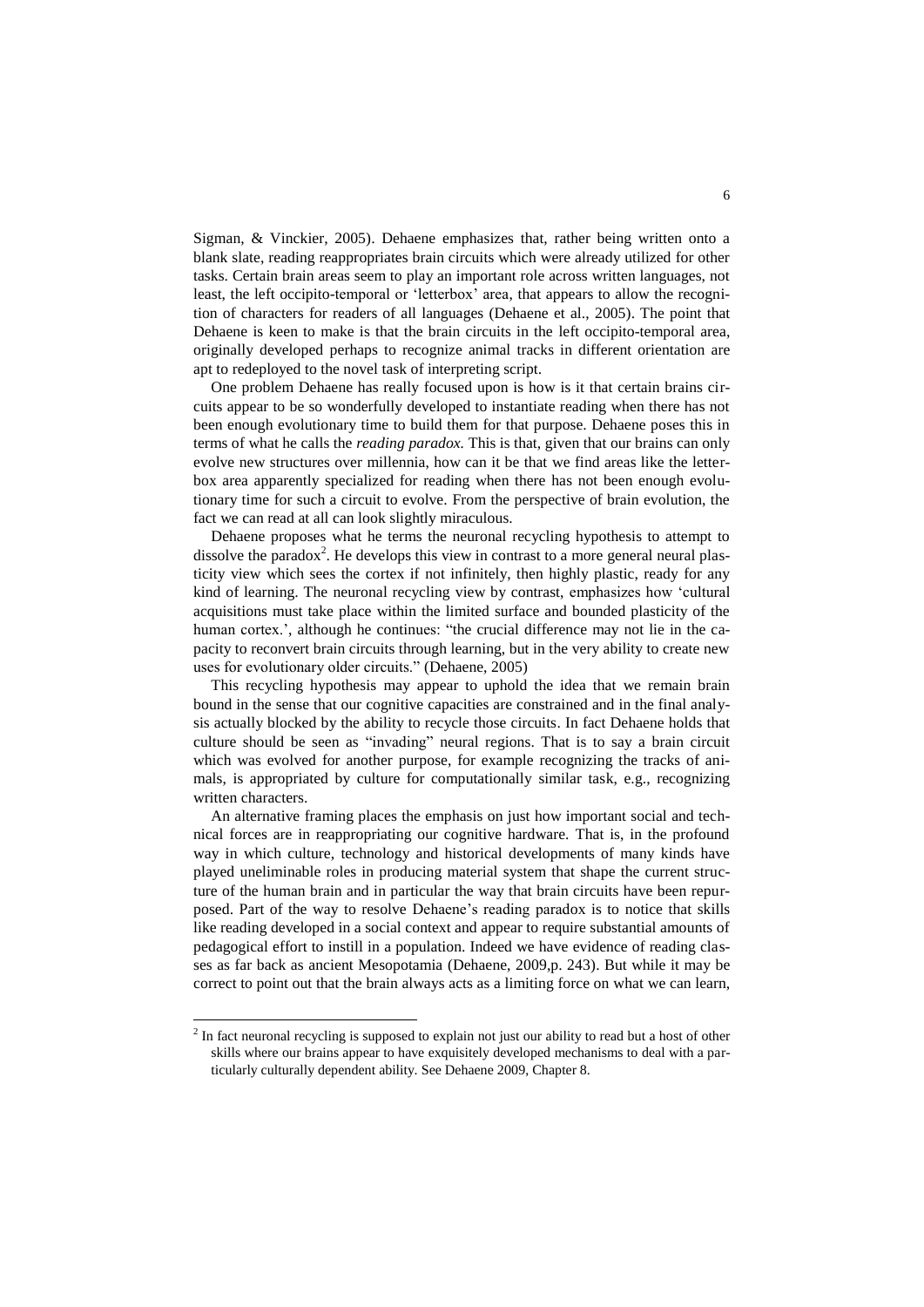an ever increasing technological substrate also operates as a means of extending what the brain struggles to accommodate.

It is possible to view the development of skills like reading a developmental repurposing of a series of brain circuits which progressively embed brain circuits in ever more complex suites of skilled assemblages. Such reorganization begins in early infancy and continues through the development of each new skill. A related but alternative account of brain evolution is Michael Anderson´s Massive Redeployment Hypothesis. (Anderson 2007) Anderson research has shown that the model of cognitive instantiation in the brain that holds that there is a strict one to one mapping between a given cognitive function and a given brain area turns out to be contradicted by empirical evidence. Indeed many brain circuits, including Dehaene´s favoured letterbox area are in fact implicated in a variety of cognitive operations. What this signals is not that seeking out the brain circuits that underlie a particular function is a misguided task, but rather that brain-circuits are multiply re-used.

One question this raises is whether the re-use of a cognitive circuit may undermine or replace the original function of the circuit. Is neuronal re-use is a sort of zero-sum game. Indeed Dehaene holds open the possibility that certain cognitive competences may indeed be partly compromised by neuronal recycling but this is by no means a necessary corollary of these sorts of models. It is worth noting that if Anderson is correct the massive repurposing of the brain is the norm. It remains an untested empirical question as to whether re-using reading circuits in multiple novel contexts will undermine core abilities. However, we may find that Dehaene's reading circuitry is not just at the centre deep reading, but at the heart of a multiplicity of related reading circuitry, subserving: deep, shallow, literary and technical reading styles. This, in itself, should not unduly worry us. It is only really the hypothesis that brain repurposing is a zero-sum game that pushes the inference that the developing the skills in one form of reading might drive out others. In fact it appears that in the  $21<sup>st</sup>$  century the reading brain is called upon to subserve an ever greater number of tasks.

# **4 Text & Screen: Towards Peaceful Co-existence in the Ecologies of Reading**

There is little doubt that the written word, with the advent of the electronic transmission and the machinery of the internet behind it, is changing both how we read and what we read. In Liu's (2005) questionnaire based study, particpants were asked to reflect on some of their reading activities over the previous ten year period. Around 80% reported that they spent more time browsing and scanning text, and around the same number that they were performing more non-linear reading; the latter of course only made possible by the development and widespread adoption of hypertext, than in the early 1990s. However 67% of respondents reported that they were reading more than they were 10 years earlier, although increasing amounts of this reading was done from a screen. Many respondents reported they found it harder to read long articles from screens than paper and frequently printed off articles they planned to read "in depth" or in "concentrated" manners. This, points toward an already developing divi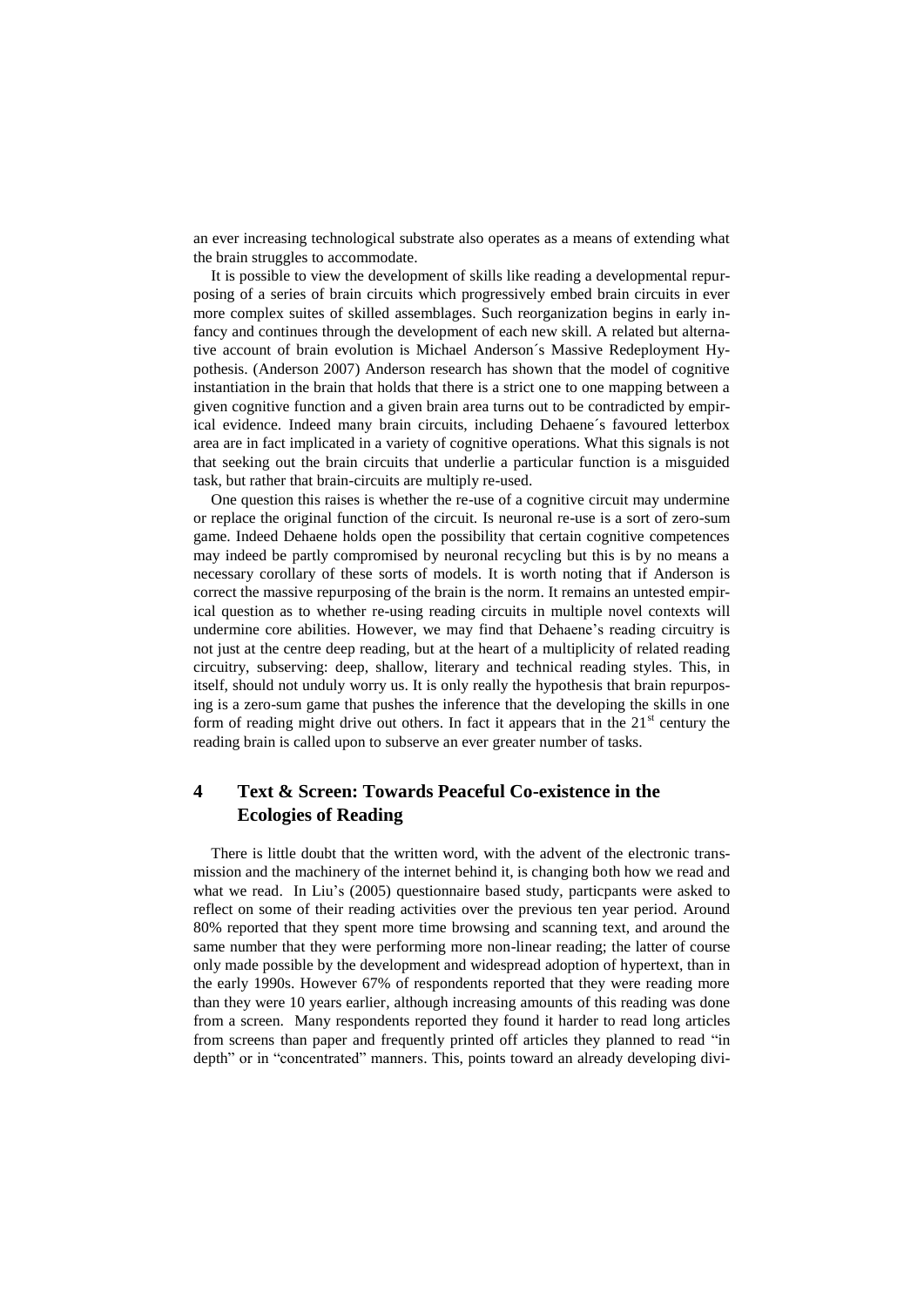sion of labour between screens and the printed text in 2005 which seem to have become much more sophisticated and developed since this time.

One reason that readers circa 2005 printed off texts they wanted to read in detail was the need to highlight and annotate texts. Indeed, only 2% of readers did this with electronic texts in 2005 although this likely reflects the fact that E-Readers had scarcely been invented at that time, and more generally digital technology of that period had not significantly developed facilities for convenient text annotation. This highlights one of their major readerly attributes of books as physical objects that invite us to: manipulate them, leaves marks upon and thumb through. Books are not simply transparent objects to conduct us into an imaginative readerly world. Indeed the sort of deep reading about which Wolf rhapsodizes, is really only one sort of concentrated or in depth reading which we perform with the book. Arguably, it is one that contemporary E-Readers such as the Amazon Kindle seem to support rather well. A major problem many readers had with electronic media circa 2005 is precisely that it made it difficult highlight, annotate and otherwise manipulate and find one's way around long-form text. E-Readers are also rapidly developing capacities to aid their users do this.

But might not the new scanning reading be driving out other sorts? As Liu remarks: "it is not difficult to imagine that browsing or scanning is becoming a principal reading pattern in today's information-intensive environment. With an increasing amount of time spent on reading electronic documents, the screen-based reading behavior is emerging. The screen-based reading behavior is characterized by more time on browsing and scanning, keyword spotting, one-time reading, non-linear reading, and more reading selectively; while less time is spent on in-depth reading and concentrated reading, and sustained attention is decreasing." (Liu, 2005, p.705) But it is Pertinent to view the new reading in a broader history of reading evolution in the recent history of Western culture what Liu calls intensive reading: the in depth reading of one book, principally the Bible, has gradually, from about 1750, been replaced with a multitude of reading sources. The trend toward extensive reading: multiple texts read few times or only once, long predates digital culture and the internet. Indeed digital culture may be viewed as partly a response to this long term societal trend although it certainly intensifies it.

In fact the history of reading shows that there have been several major changes in how we read over the millennia. One is the shift from vocal to silent reading. This history needs to be understood alongside the history of writing. Writing as we have it today does not come all of piece but rather through a series of innovations. Early script which was written without spacing among words and could be written right to left, left to right or in alternating fashion, also imposed significantly greater burdens on the reader's brain. Innovations such as punctuation, the standardisation of spelling etc all came much later. The development of writing with spaces between words was probably essential in making possible cognitive innovations like silent reading which appears to be very seldom practiced at least until the late medieval period<sup>3</sup>. The sorts

 $\overline{a}$ 

<sup>&</sup>lt;sup>3</sup> We know this precisely because of the surprise or notability of the few occasions when figures from antiquity attest to silent reading as something uncommon and notable. For example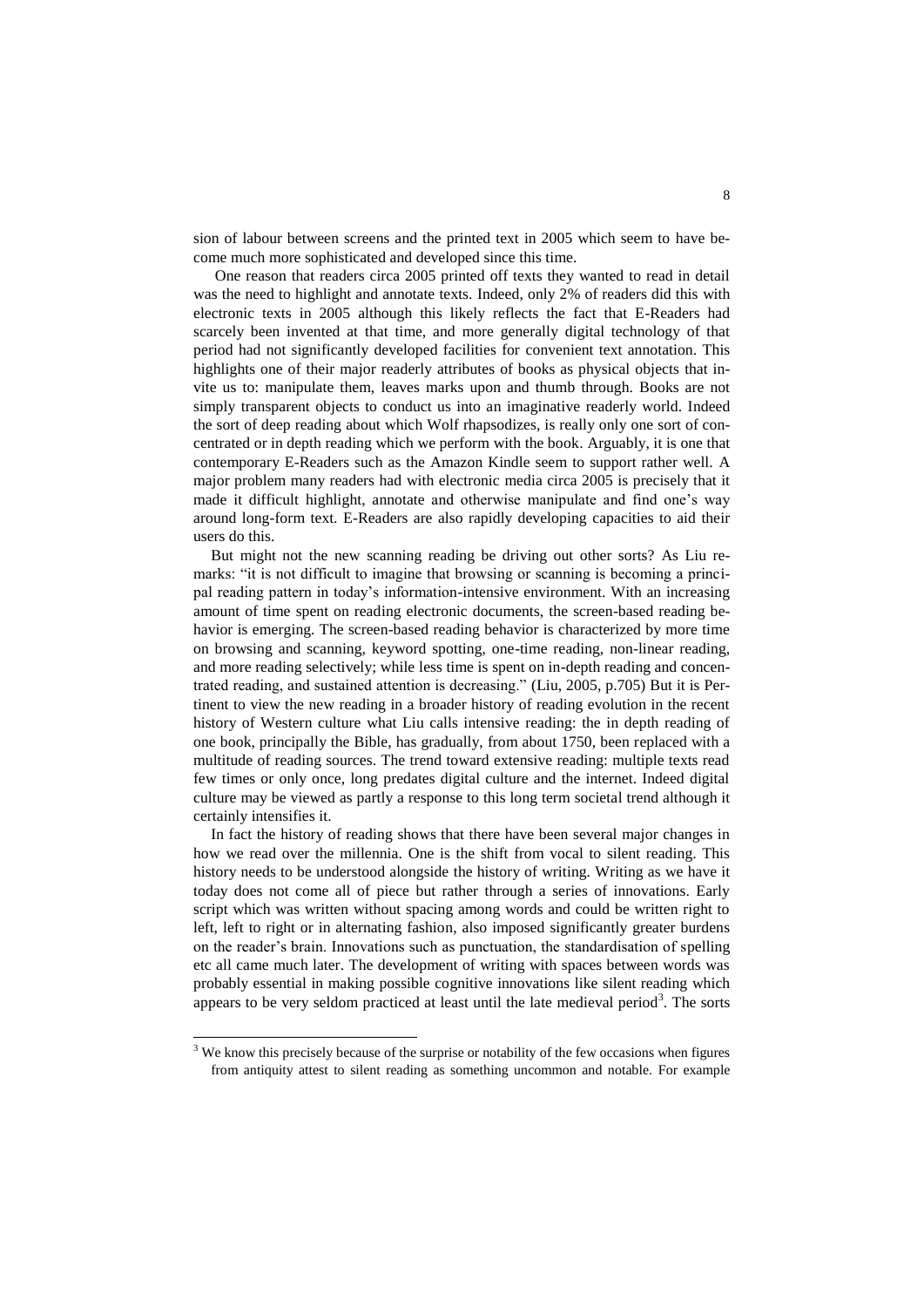of cognitive (and brain processing) requirements of reading are also likely rather different from that of reading out loud.

We can reflect on how the 'private' reading experience as we know it today is almost certainly a rather late historical invention and probably dependent upon the development of silent reading; a largely invisible reading revolution. This leads to a surprising question and a dilemma. If deep-reading depends on the intensely private experience depicted by Wolf, it is worth asking if anyone were even capable of it before the Renaissance. Were Plato, Aristotle, even Cicero deep readers in Wolf's sense? If they were, then clearly a very different writing technology supports deep patterns of thought and deep reading as such might not be as central as Wolf claims. If they were not, then clearly deep patterns of thought are possible without deep reading.

Looking at the book again in this context it emerges at artifact which is fantastically well developed for allowing a variety of forms of reading among which is Maryanne Wolf's deep reading. However the book also supports a diversity of other types of reading including, but not limited to: underlining and thus the easy relocation of text, marginal note-taking, and the ability to flip through pages and thus take in at a few glances the general drift of a text. (This does not imply that deep reading may not be affected by the new reading, although it does indicate that substantially different reading ecologies can support a variety of sophisticated types of reading).

Since the invention of its ancient form the codex, the book, has supported a multitude of different readily functions. As Liu points out "Reading is not a single activity. It is a complex and variable behavior. It involves different purposes and different skills in handling documents." (Liu, 2005) For the purposes of analyzing what, if any cognitive operations are under threat by reading from screens, Wolf's deep reading might be better decomposed into a number of operations such as imaginative projection, reading for extracting knowledge and so forth. This might help us better understand if any cognitive functions are really being challenged by digital media. Interpreting deep reading as a broader network of activities might help us design electronic media, especially as they mature, to support a variety of reading functions, including more in-depth and concentrated reading.

But to adequately capture what we want to maintain about reading as we move toward a more adequate hybrid electronic and paper reading substrate, Wolf's deep might also be too narrow a category. It is too narrow in that it does not capture all of the types of reading that we use books for or indeed all of those we should value. It is too special purpose in that it obscures some of the most important things we do with books when we engage with them such as re-reading, highlighting and otherwise manipulating text. We might be better served by thinking about how the book really sustains an ecology of different types of reading activities and how these varieties of reading might be sustained or indeed developed.

The question is not whether one can perform deep reading from a screen as no-one denies this can happen. As the owner of a Kindle device, and several other types of E-

Augustine was so surprised by Anselm's ability to silently read that he wrote in his diary: "his eyes moved but not his tongue". Julius Caeser is also supposed to have been a silent reader.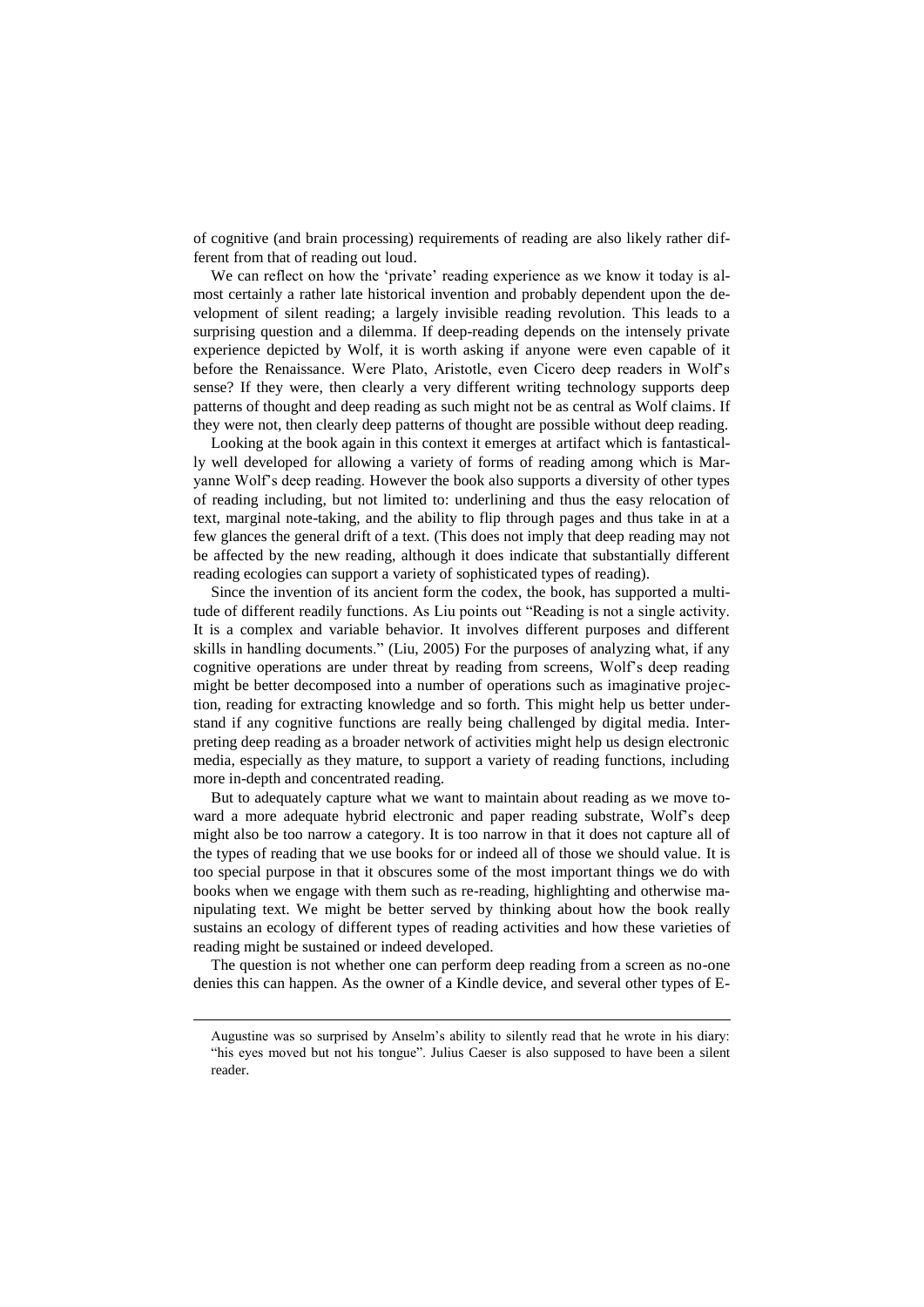Reader before it, I can confirm from personal experience that insofar as I have performed deep-reading in the last five years, much of it has been accomplished using an E-Reader device.

The ancient form of the book, the codex was largely adopted over the scroll precisely because it allowed a range of manipulations and particularly the easy location of text that the scroll obscured. Indeed, Manguel (1997) has pointed out how the shift from the scroll to the codex in ancient times was likely driven by the difficulties of annotating and working with scrolls. Similarly, a central advantage of E-Readers over Browsers is their use pagination. The page is a system that makes a useful unit (the page) by which the human mind can find its way around a complex text and affords a variety of more complex forms of reading and re-reading. Recent moves toward the use of E-Reading devices by many millions can be seen as a recapitulation in digital form of the move from scroll to codex as the major support of a variety of types of reading.

The Amazon Kindle E-Reader, to take just example, has only been around since 2007. Since this time the possibility of using E-Readers and other systems to do annotation has significantly increased. It is interesting to perform a comparison with the Amazon Kindle to the standard book, especially with regard to the capacities the former device makes available for track and annotating text. Unlike standard desk-top computers or laptops the E-Reader is designed as a specialized reading device. It paginates like the book, allows highlighting and the annotation of text. Up to a point it allows a host of other book-like features including scanning ahead and of course allows the reader to carry around many books at once. However, scanning around a large text is a yet quite inferior to what a paper book affords. In fact it is fabulous tool for the academic writer or researcher just in so far as one can highlight passages on the kindle and then go to take those portions of text from the computer to be input into say a word-processor. Just like the book then, the E-Reader (at least in the elaborated form of the kindle) supports an ecology of interlinked writing activities<sup>4</sup>.

Screen-based reading behavior would clearly be problematic if it implied the ability to engage in deep or concentrated reading itself was being undermined. However, it is far from clear that this has happened and trends since 2005 seem to indicate that concentrated reading, among many other forms of reading, is alive and well. Rather we can see new strategies, and new types of reading developing to cope with what is sometimes called 'information overload'. The variety of types of reading we perform is increasingly supported by a range of technological substrates. As this substrate grows, and as the types of reading we are required to perform to deal with an evergrowing superfluity of text, our reading strategies are growing more various and differentiated.

<sup>&</sup>lt;sup>4</sup> All this said, for this user, there are several problems with the institutional framework in which the kindle operates and how this tends to undermine certain aspects of how we traditionally swapped and lent books to one another, and indeed the very idea that we own a book. Problematic though this might be it is all fairly distantly related to the nature of our readerly minds, so we will pass over these questions here.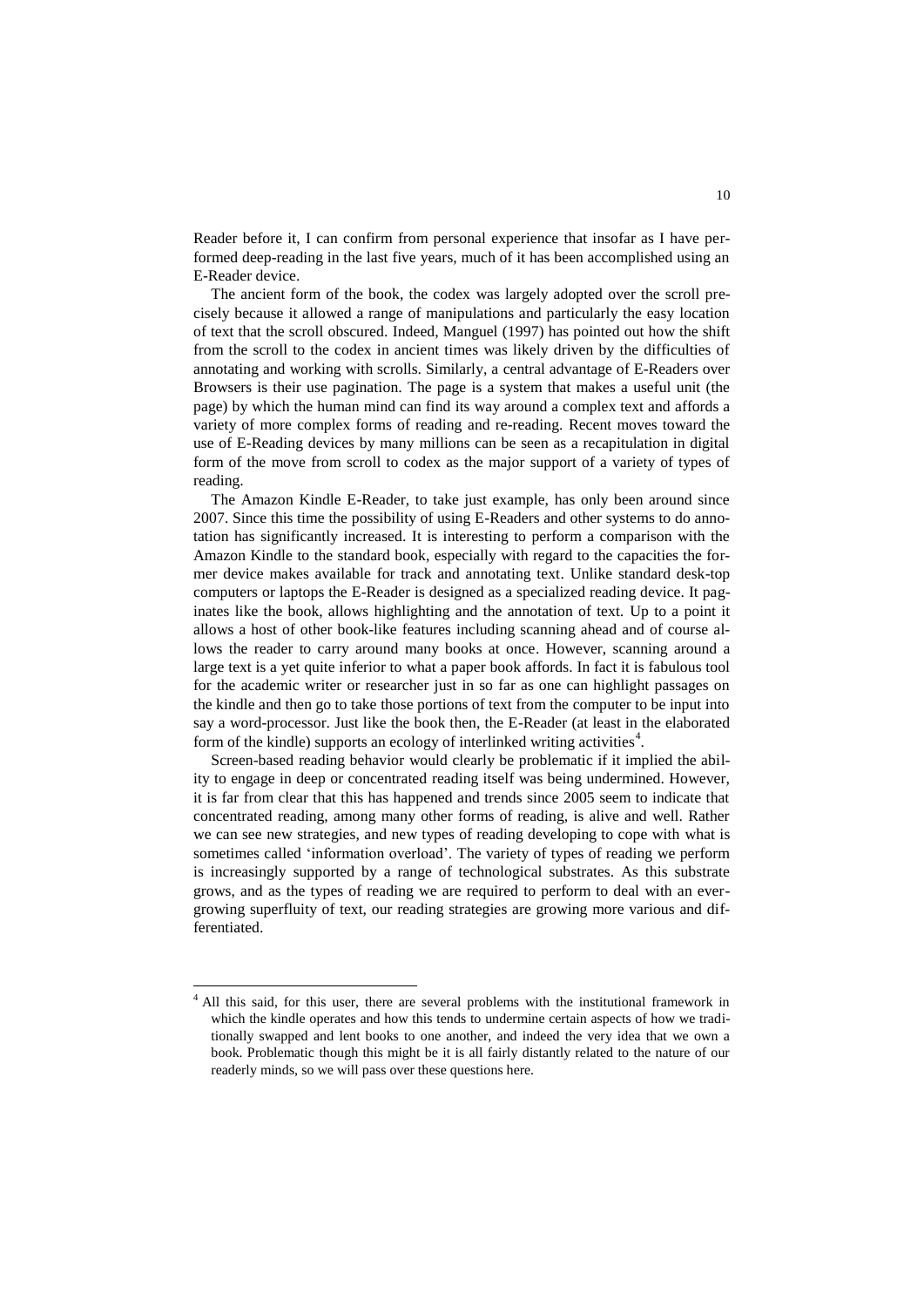## **5 Plasticity of Mind and Human Agency**

What the science of reading brain has helped reveal is how human neural hardware and technology are poised in a dialectical relationship. The nature of this relationship has two important aspects for our discussion. First, the plasticity of the brain is constrained such that in the development of any skill complex pre-existing brain systems will need to be repurposed to the task. But second, human beings continue to have agency in how this technology is adapted and appropriated in order to fulfill their collective and individual needs.

A naive view tends to look at brains as being an infinitely plastic surface on which the introduction of new technologies 'impact'; the word constantly re-appears in discussions of new media. In fact the development of new technologies needs to fit into an already existing cognitive and behavioural landscape, not to mention a cultural niche where they make sense. This repurposing of brain circuitry through the adoption of new skills is a process in culture and technology appropriate pre-existing brain structures turning them to new purposes. Such repurposing may be more or less the rule of how Homo sapiens brain allows the construction of human minds. But it is clear this has not stopped and in the early  $21<sup>st</sup>$  century reading (and writing) are already becoming rather different skills as become habitually used online and thus embedded novel cognitive and technological suites of action. But this is a process of both conservation and innovation.

The earliest writings systems most likely were independently created in China, Sumeria and Egypt perhaps 8000 years ago: the earliest alphabetic systems being developed around 2000BCE. From the very early days there was a need to produce educational centres to make possible to organise the acquisition of this skill even going back to Sumerian times make clear that there was never anything automatic about the acquisition of reading just as there was little autonomous in writing itself that propelled the re-organisation of brains. The creation of readers always required human institutions. This impels us to tell a historical story about how certain developments in the technological basis of writing and associated cognitive developments go hand in hand. Wolf tells one version of just such a story in her *Proust and the Squid* (Wolf, 2007). It is a story where the slow development of the tools to produce a deeply concentrated and inward mind are forged by the technologies of reading only to be imperiled as these technologies are revolutionized in the early  $21<sup>st</sup>$  century.

Wolf's story emphasizes the fragility of way reading is embedded in the human brain and the particular susceptibility of deep reading to various kinds of perturbation<sup>5</sup>. She fears such capacities may be undermined as our reading becomes increasingly dominated by flitting between web pages. But such a picture of reading opposing the book and the screen may already be becoming out of date, as the ways we read, and the artifacts we use to read become ever more sophisticated and interdependent.

<sup>5</sup> Wolf, among many interests in reading, is a specialist in the study and treatment of Dyslexia. This perhaps sensitizes her to worries about the acquisition of reading led by technological change.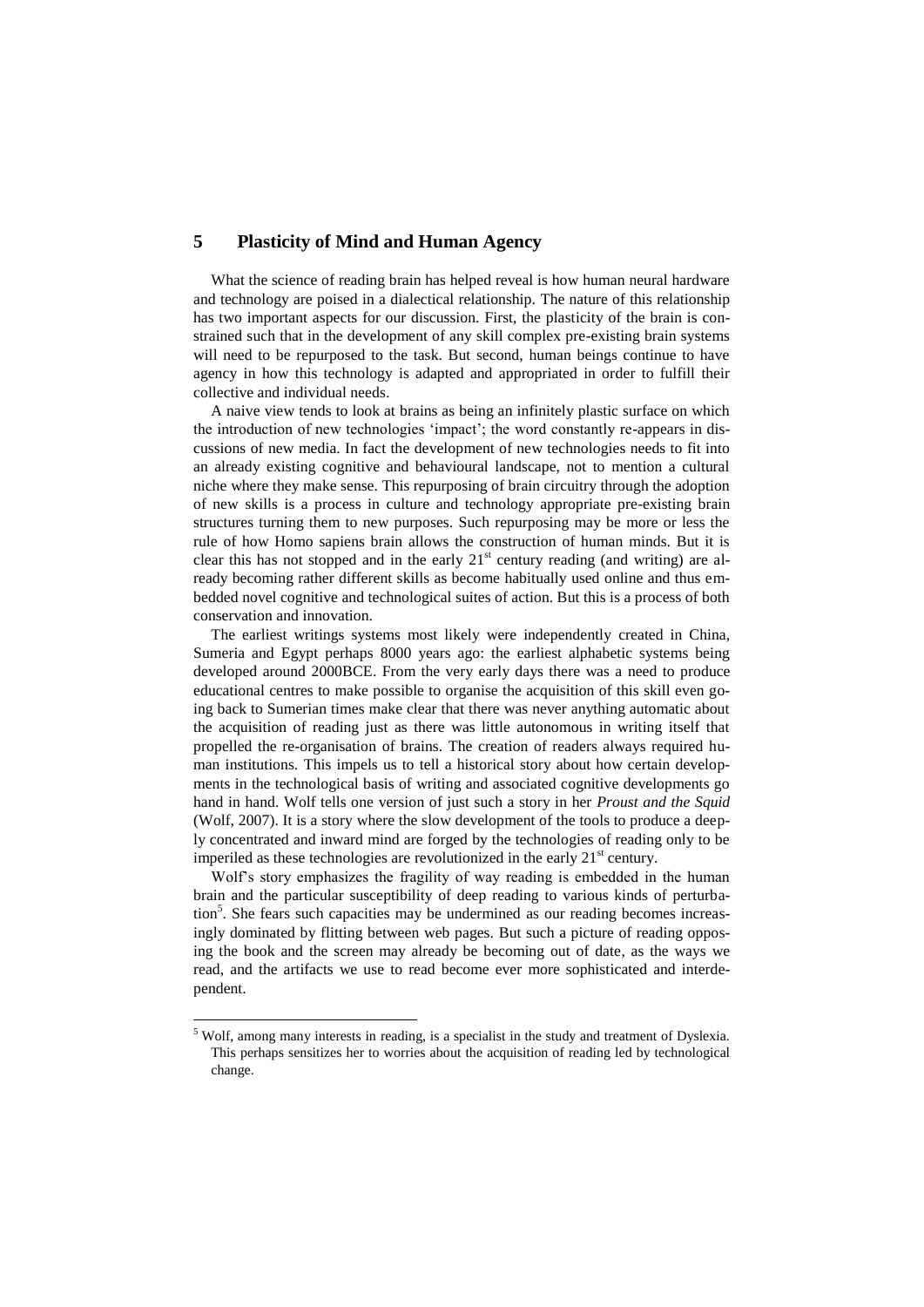The future of our media saturated societies is unlikely to be one where we read less. As Liu remarks: "A more complex society will demand increased rather than decreased reading." (2005, p. 702) In this context, it is difficult to argue that there is not more scanning type reading going on but the real question is whether this has implications for our ability to participate more concentrated and immersive forms of reading. As we have seen the evidence that the basic capacities are being undermined is, so far, far from compelling.

But this raises the question of how to think about the development and plasticity of mind in relation to our use of technologies. At least some of the cognitive systems developed in order to process text will be those we share with Sumerians. But the challenges to the contemporary reader are rather different. Reading a long article through a browser offers the ever-present possibility of searching in Google for a concept or name that is unfamiliar and requires from many of us – immured to the possibilities of clicking and searching that the browser affords – considerable exercise of willpower in order to read an article through from beginning to end. But this is one reason people print off articles. Paper-based and electronic reading will continue to co-exist and we will need to develop technological interfaces and readerly strategies to better fit the way we read to whatever type of reading we are attempting to do at any time.

The reading brain becomes core what has been *massively repurposed* throughout history, in part in a conscious way. Of course people would not have seen what they were doing this way as it is only comparatively recently that the brain has been seen as the locus of all mental activity. What they were doing was developing educational programs for students, or else trying to create some pragmatic end. What is important here is that technology is not operating in an autonomous way as an impact, but rather continues to work in order to hold a certain type of formation of mind in place. We need to take a socio-historical perspective to see this.

Rather than a simple impact of technology on the mind what we find is that the brain and technology are tied together in an open-ended duet. Human beings devise technologies like the alphabet, or the E-Reader or instructional systems which in turn make available new cognitive innovations and new re-uses of neural systems. The practical side of this history of development requires an ongoing commitment to making sure that the next generations of children have the means to take advantage of this history, but also the willingness to turn new tools to ends that we care about. In order to maintain the repurposing of brain circuitry and turn them to values we care about, human institutions need to be in place to allow the transmission and restructuring of knowledge. We need to take the renewal of these values seriously in order to make sure reading continues to be all the things we need it to be.

### **6 Citations**

1. Anderson, M. L. (2007). The massive redeployment hypothesis and the functional topography of the brain. *Philosophical Psychology, 20*(2), 143-174.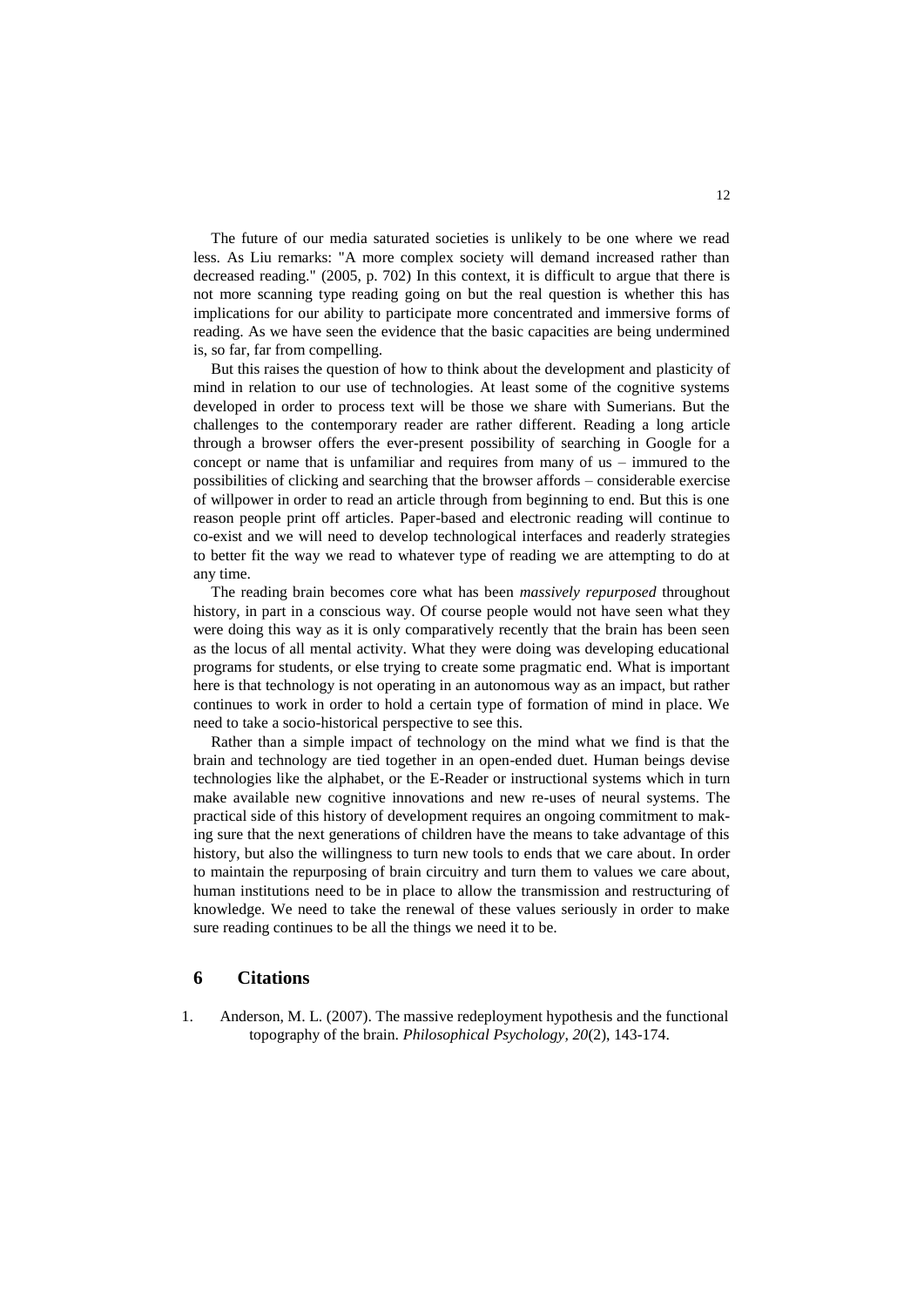- 2. Birkerts, S. (2006). *The Gutenberg elegies: The fate of reading in an electronic age*: Macmillan.
- 3. Carr, N. (2008). Is Google making us stupid? *Yearbook of the National Society for the Study of Education, 107*(2), 89-94.
- 4. Carr, N. (2010). *The Shallows: How the internet is changing the way we think, read and remember*. London: Atlantic Books.
- 5. Castro-Caldas, A., Petersson, K. M., Reis, A., Stone-Elander, S., & Ingvar, M. (1998). The illiterate brain. Learning to read and write during childhood influences the functional organization of the adult brain. *Brain, 121*(6), 1053- 1063.
- 6. Dehaene, S. (2005). Evolution of human cortical circuits for reading and arithmetic: The neuronal recycling• hypothesis. In S. Dehaene, J. R. Duhamel, M. D. Hauser & G. Rizolatti (Eds.), *From monkey brain to human brain, ed.* (pp. 133-157): Citeseer.
- 7. Dehaene, S. (2009). *Reading in the brain: The science and evolution of a human invention*: Viking Pr.
- 8. Dehaene, S., & Cohen, L. (2007). Cultural recycling of cortical maps. *Neuron, 56*(2), 384-398.
- 9. Dehaene, S., Cohen, L., Sigman, M., & Vinckier, F. (2005). The neural code for written words: a proposal. *Trends in cognitive sciences, 9*(7), 335-341.
- 10. DeStefano, D., & LeFevre, J. A. (2007). Cognitive load in hypertext reading: A review. *Computers in Human Behavior, 23*(3), 1616-1641.
- 11. Greenfield, S. (2009, 23 April 2009). How Facebook Addiction is damaging your child's brain: A leading neuroscientist's chilling warning. *The Daily Mail*.
- 12. Healy, J. M. (2011). *Endangered Minds: Why Children Dont Think And What We Can Do About It*: Simon and Schuster.
- 13. Jacobson, M. J., & Spiro, R. J. (1995). Hypertext learning environments, cognitive flexibility, and the transfer of complex knowledge: An empirical investigation. *Journal of Educational Computing Research, 12*(4), 301-333.
- 14. Lanier, J. (2010). *You Are Not a Gadget: A Manifesto*. London, England: Allen Lane.
- 15. Liu, Z. (2005). Reading behavior in the digital environment: Changes in reading behavior over the past ten years. *Journal of documentation, 61*(6), 700-712.
- 16. Manguel, A. (1997). *The history of reading*: Penguin.
- 17. Miall, D. S., & Dobson, T. (2006). Reading hypertext and the experience of literature. *Journal of Digital Information, 2*(1).
- 18. Spiro, R. J., & Jehng, J.-C. (1990). Cognitive flexibility and hypertext: Theory and technology for the nonlinear and multidimensional traversal of complex subject matter. *Cognition, education, and multimedia: Exploring ideas in high technology, 205*.
- 19. Tenner, E. (2006). Searching for dummies. *The New York Times*, 12.
- 20. Turkle, S. (2011). *Alone Together: Why We Expect More From Technology and Less from Each Other*. New York: Basic Books.
- 21. Wolf, M. (2007). *Proust and the squid: The story and science of the reading brain.* New York: HarperCollins.